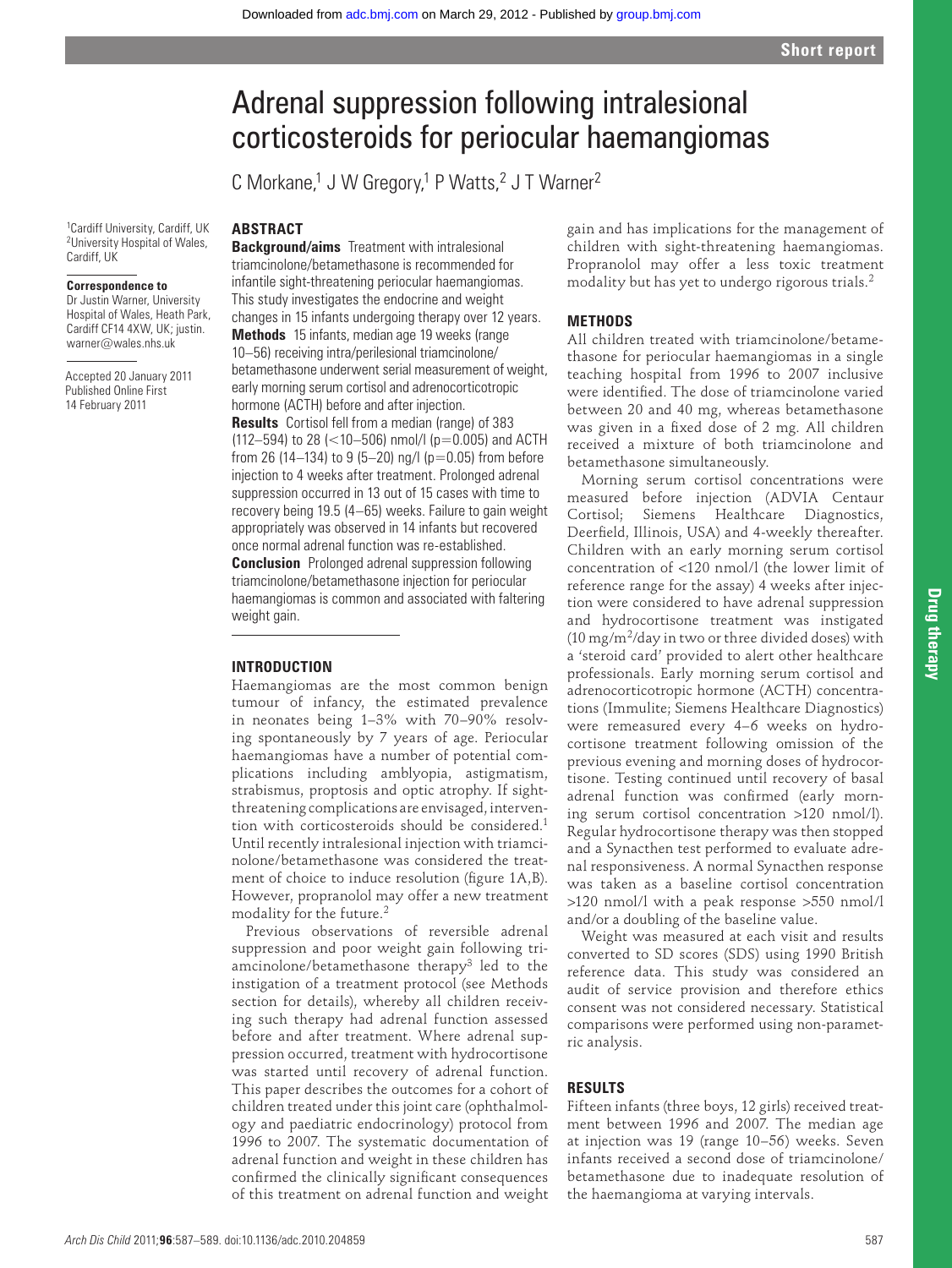#### **Short report**



 **Figure 1** (A) Patient before and (B) after treatment with an intralesional triamcinolone/betamethasone mixture.

Thirteen of 15 patients sustained adrenal suppression 4 weeks following triamcinolone administration (cortisol <120 nmol/l). There was a fall in serum cortisol concentration from a median (range) of 383 (112–594) nmol/l before treatment (n=13) to 28 (<10-506) nmol/l (p=<0.005) 4 weeks after injection (n=15). Likewise, the median (range) ACTH concentration fell from 26 (14–134) ng/l (n=10) to 9 (5–20) ng/l (n=11) (p<0.05) over the same period. The time from first injection of triamcinolone/betamethasone to basal adrenal recovery/resolution for all 15 infants varied markedly from 4 to 65 weeks (median  $(IOR)$  19.5  $(8-42)$  weeks) but was significantly longer in the seven infants requiring a second injection (median (range) time to adrenal recovery for infants receiving one or two triamcinolone/betamethasone injections, respectively, 8 (4–35) and 41 (15–65) weeks;  $p=0.017$ ). Figure 2 shows the time to recovery of adrenal function for all 15 infants. Synacthen tests performed after a normal basal cortisol were all normal.

Failure to gain weight appropriately following the steroid injection was demonstrated in 14 of 15 children. A significant fall in weight SDS was observed 4 and 8 weeks after the steroid injection (median (range) weight SDS at injection, 4 weeks and 8 weeks, respectively, −0.08 (−2.27 to 2.16), −0.67 (−2.60 to 1.55) and −0.82 (−3.09 to 1.65); p<0.05). However, by the time of basal cortisol recovery and normal Synacthen response, there was no significant difference in the weight SDS compared to before triamcinolone treatment (−0.63 (−3.72 to 1.65) and 0.15 (−3.72 to 1.33), respectively) demonstrating catch-up growth. Furthermore, the effect of triamcinolone/betamethasone on adrenal suppression and/or weight gain did not appear to be dose-dependent. Although some infants receiving two injections took longer to recover adrenal function, there was no significant association between the total dose of triamcinolone/betamethasone received and time to recovery.

#### **DISCUSSION**

This retrospective analysis of systematic monitoring of adrenal function demonstrates prolonged adrenal suppression in 13 of 15 patients undergoing intralesional injection of a triamcinolone/betamethasone mixture and demonstrates this to be a common and potentially serious side-effect with two children sustaining adrenal suppression for more than a year.

Previously, Goyal *et al<sup>3</sup>* speculated that the initial release of glucocorticoids into the circulation led to acute adrenal suppression. The clinical concern is that continued systemic absorption of steroids from the injection site would then decline at an unknown rate until a point when circulating glucocorticoids would be insufficient to prevent an adrenal crisis occurring during intercurrent illness given co-existent iatrogenic adrenal failure. It is not easy clinically to judge when circulating triamcinolone concentrations are insufficient to prevent an adrenal crisis or when full recovery of the hypothalamic-pituitaryadrenal axis has occurred.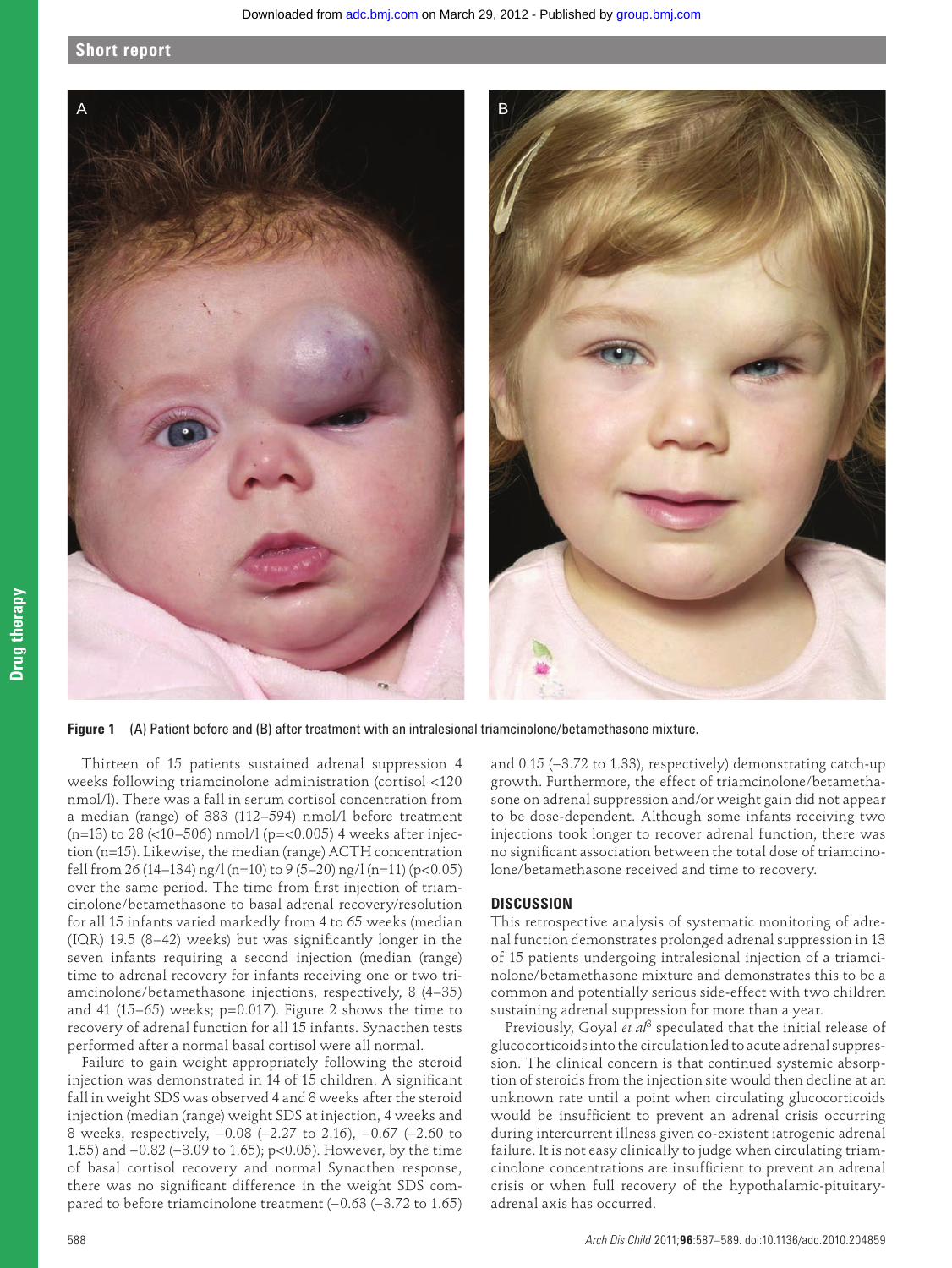

 **Figure 2** Normal adrenal function curve demonstrating the time frame from injection of triamcinolone/betamethasone to recovery of adrenal function (basal cortisol >120 nmol/l) for all 15 infants.

Our case series has also demonstrated a significant slowing in weight gain following triamcinolone/betamethasone injection. This clinical picture is not consistent with the wellknown Cushingoid phenotype associated with high-dose glucocorticoid intake. As well as increasing adiposity, glucocorticoids inhibit protein synthesis and stimulate protein degradation, important factors in the development of muscle atrophy, a characteristic feature of Cushing's syndrome. 4 One possible explanation for the phenotype observed in this study is that the protein catabolic effects of the exogenous steroid outweigh the increase in fat mass that co-exists in the presence of iatrogenic Cushing's syndrome. Supportive evidence for this explanation is provided by detailed body composition changes in one patient which showed a reduction in fat-free mass and an increase in fat mass during the first 50 days following triamcinolone/betamethasone administration. 3

There is growing evidence that propranolol, a nonselective β-blocker, may offer an alternative treatment to corticosteroids.<sup>2 5</sup> Currently this is an off-label indication and parents have to be well informed and give their assent. Propranolol has a well documented side-effect profile from its use in cardiovascular disease, although evidence for its effectiveness in treating haemangiomas only comes from case reports. Although this novel therapy should be exposed to more rigorous study, anecdotal evidence suggests that it is already creeping into clinical practice and it seems likely that this treatment modality will supercede corticosteroid therapy.

In conclusion, our retrospective study yields some important findings and provides some guidance for managing infants receiving intralesional triamcinolone/betamethasone for periocular haemangiomas. The potentially life-threatening nature of an adrenal crisis necessitates the development of a dialogue and sharing of care between staff working in ophthalmology and endocrinology departments. Although propranolol may supercede the use of corticosteroid therapy for periocular haemangiomas, continued vigilance will be required for adverse effects.

**Contributors** The first author was a medical student at the time of writing. All other authors contributed to the editing and formatting of the manuscript.

## **Competing interest** None.

 **Patient consent** Obtained.

**Provenance and peer review** Not commissioned; externally peer reviewed.

#### **REFERENCES**

- 1. **Ranchod TM,** Frieden IJ, Fredrick DR. Corticosteroid treatment of periorbital haemangioma of infancy: a review of the evidence. *Br J Ophthalmol* 2005 ; **89** : 1134 – 8 .
- 2. **Zimmermann AP,** Wiegand S, Werner JA, *et al.* Propranolol therapy for infantile haemangiomas: review of the literature. *Int J Pediatr Otorhinolaryngol* 2010 ; **74** : 338 – 42 .
- 3. **Goyal R,** Watts P, Lane CM, *et al.* Adrenal suppression and failure to thrive after steroid injections for periocular hemangioma. *Ophthalmology* 2004;111:389-95.
- 4. **Hasselgren PO.** Glucocorticoids and muscle catabolism. *Curr Opin Clin Nutr Metab Care* 1999 ; **2** : 201 – 5 .
- 5. **Léauté-Labrèze C,** Dumas de la Roque E, Hubiche T, *et al.* Propranolol for severe hemangiomas of infancy. *N Engl J Med* 2008;358:2649-51.

**Drug therapy**

**Drug therapy**